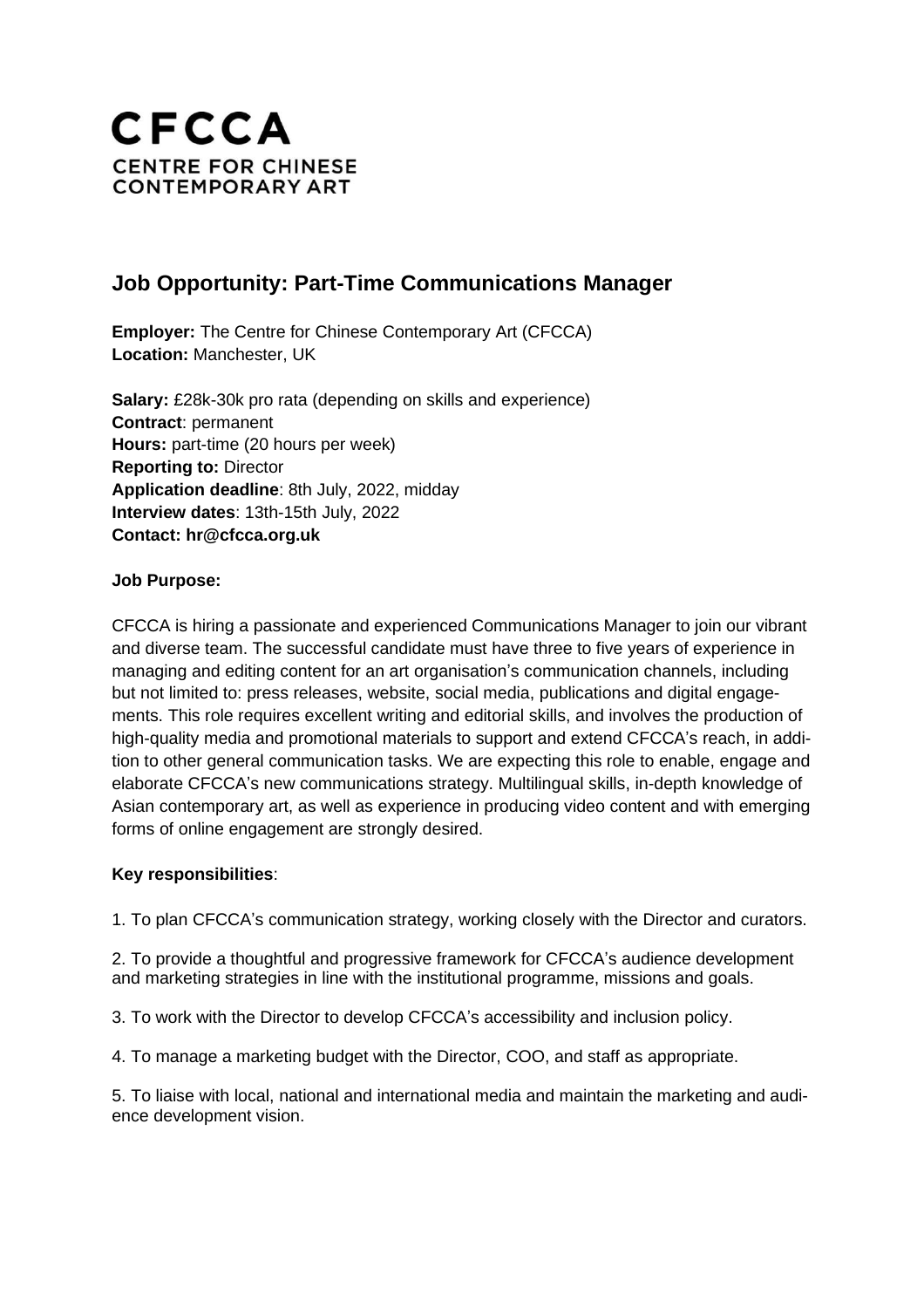6. To advocate for the organisation with potential external stakeholders, identifying partnership marketing opportunities and collaborations where appropriate, and reporting back to the Director.

7. To ensure brand integrity by referring to branding guidelines and signing off all branding in conjunction with the Director.

8. To oversee the organisation's print and publicity using proofing and design brief guidelines, and working in conjunction with the Director and curators.

9. To propose, create, manage and edit programme-related communication and promotional materials.

10. To manage and liaise with freelancers and suppliers for design and photo/video productions.

11. To manage and edit CFCCA's website, including regular updates and working with the web programmer.

12. To manage CFCCA's social media channels, including strategising with the Director and scheduling posts in a systematic way.

13. To work with the Archivist to curate high-quality visual materials for institutional communication.

14. To advise the team on displays and visuals.

15. To advise the team on research and data capture, ensuring a coherence of information.

16. To feed into evaluation, particularly evaluating the effectiveness of marketing and communications strategies and tactical deliveries as measured against targets.

17. To train, manage and oversee volunteers and interns for communication-related tasks.

18. To research and propose innovative platforms and methods to improve CFCCA's audience outreach and maximise the institutional marketing outcome.

#### **Essential experience, knowledge and skills**:

1. Three to five years experience in a similar role with management responsibility, preferably within a contemporary art organisation.

2. Knowledge and experience of how to develop audiences for an arts organisation with an international programme.

3. Ability to lead, motivate and inspire a small team of volunteers/interns and/or freelance contractors.

4. Ability to create, develop and implement a marketing strategy and vision for the organisation and translate this into long and short-term realistic plans.

5. Ability to evaluate and document projects and archive promotional materials and press cuttings.